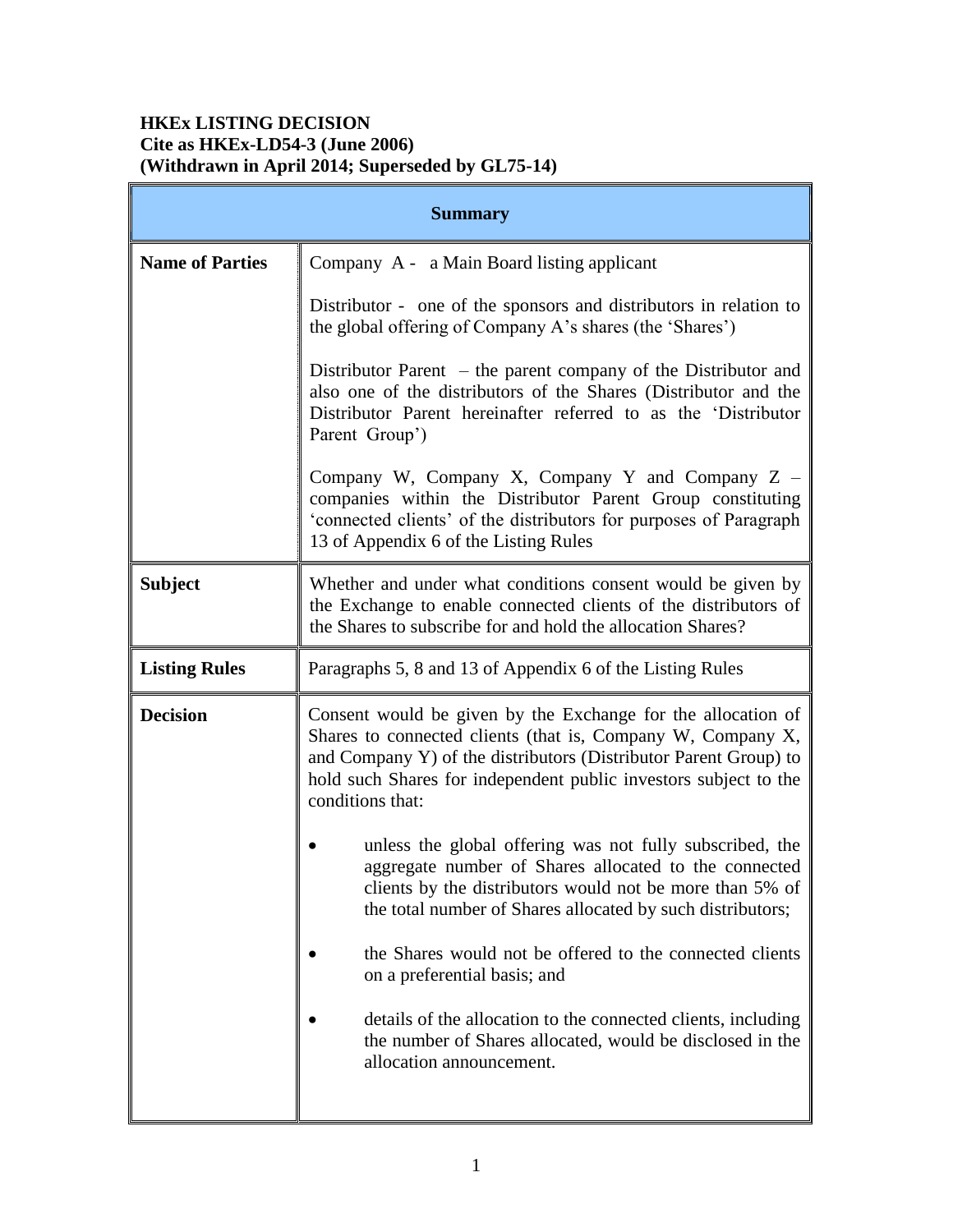## **SUMMARY OF FACTS**

- 1. In connection with the listing application of Company A, the Distributor Parent Group applied to the Exchange for consent under Appendix 6 of the Listing Rules to enable them to allocate up to in aggregate 6% of the IPO Shares to be offered under the global offering at the IPO price to their affiliated companies, namely Company W, Company X, Company Y and Company Z.
- 2. Each of Company W, Company X, Company Y and Company Z was therefore a connected client in relation to the distributors of the Shares for the purposes of Paragraph 13 of Appendix 6 of the Listing Rules.
- 3. Company W, Company X and Company Y intended to apply for the Shares as agents for their respective clients' accounts. Company Z was an investment company and intended to apply for the Shares for its own account for long term investment purposes.

## **THE ISSUE RAISED FOR CONSIDERATION**

4. Whether and under what conditions consent would be given by the Exchange to enable connected clients of the distributors of the Shares to subscribe for and hold the allocation Shares?

## **APPLICABLE LISTING RULES AND PRINCIPLES**

- 5. Appendix 6 of the Listing Rules sets out the placing guidelines for new listing applicants.
- 6. Paragraph 5(1) of Appendix 6 states that no allocations to 'connected clients' of an Exchange Participant ('the lead broker') or through a syndicate of the Exchange Participants ('distributors') will be permitted without the prior written consent of the Exchange.
- 7. Paragraph 8 of Appendix 6 of the Listing Rules states that: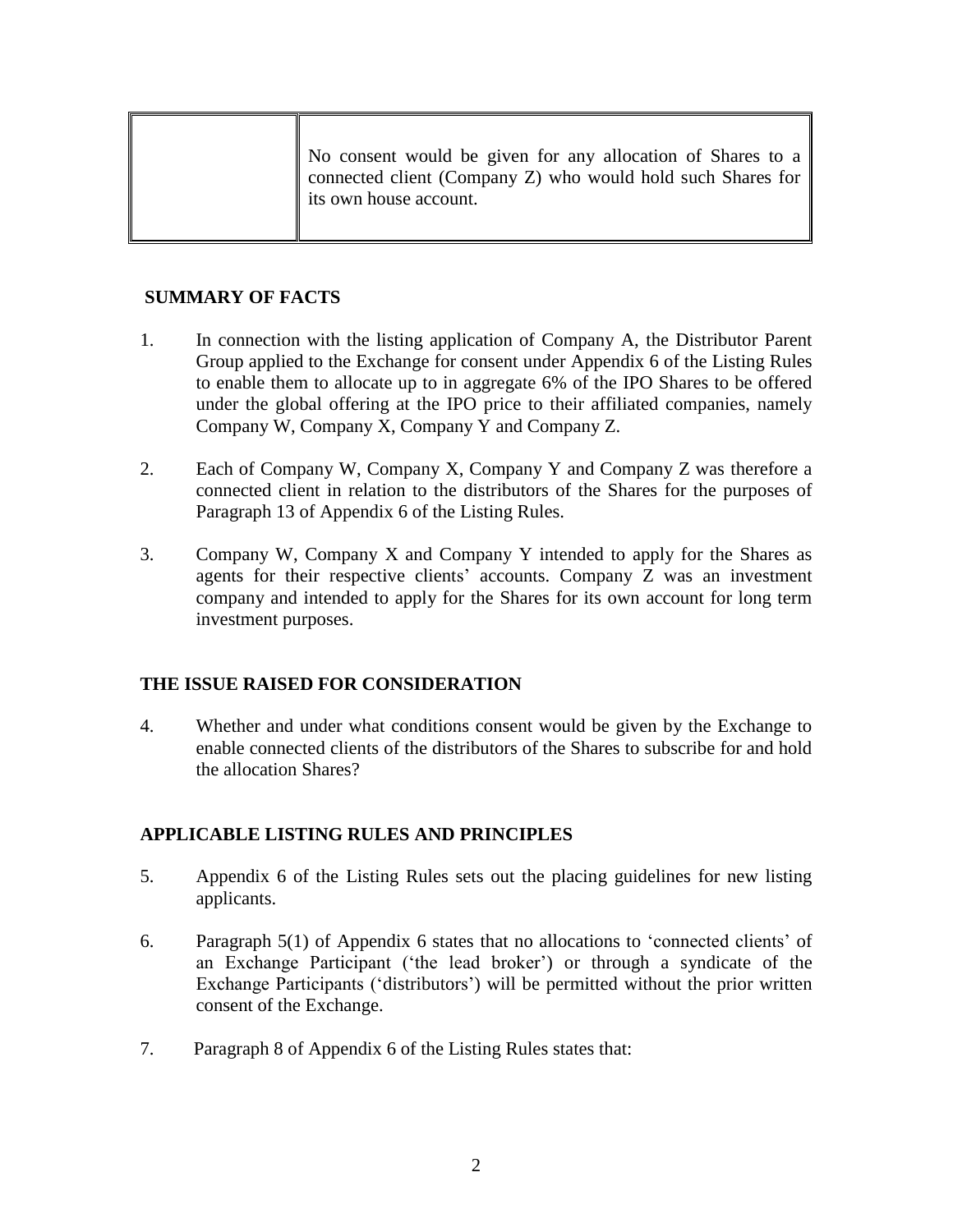Neither the lead broker nor any distributor may, under normal circumstances, retain any material amount of the securities being placed for their own account. Where there is a public demand, neither the lead broker nor any distributor may retain more than 5% of their respective shares of the total placing …

8. Paragraph 13 of Appendix 6 sets out the various categories of persons that may be defined as a 'connected client' of an Exchange Participant. This includes:

> "Connected client" in relation to an Exchange Participant means any client of such member who is ….. a company which is a member of the same group of companies as such Exchange Participant.

9. Reference is made to Listing Decision HKEx-LD44-2 published in the First Quarter of 2005 where the Exchange gave consent for the allocation of IPO shares of a listing applicant at IPO price to a connected client of the distributor which was also a shareholder of the listing applicant.

## **THE ANALYSIS**

- 10. The main regulatory rationale for the placing guidelines is to ensure that IPO shares are placed to independent and genuine investors, rather than 'related' parties of the lead brokers or the distributors, and also to avoid preferential treatment being given to such connected clients.
- 11. In determining whether to give the requested consent, the Exchange considered the following precedent cases where consent had been given to connected clients of the lead broker or its distributors:

#### *Case 1*

The Exchange gave consent to the allocation of IPO shares of a listing applicant of an amount equivalent to 1% of the global offering at the IPO price to a connected client of one of the book runners which was an insurance company on the basis that the proposed share allocation was immaterial and subject to the conditions that there would be sufficient public float and a full disclosure of that share allocation would be made in the allocation announcement.

#### *Case 2*

The Exchange gave consent to one of the co-managers for allocation of IPO shares of an amount slightly more than 5% of the global offering at the IPO price to certain funds held by its connected client on the basis that (a) the allocation shares would be held by such connected client for beneficiaries who were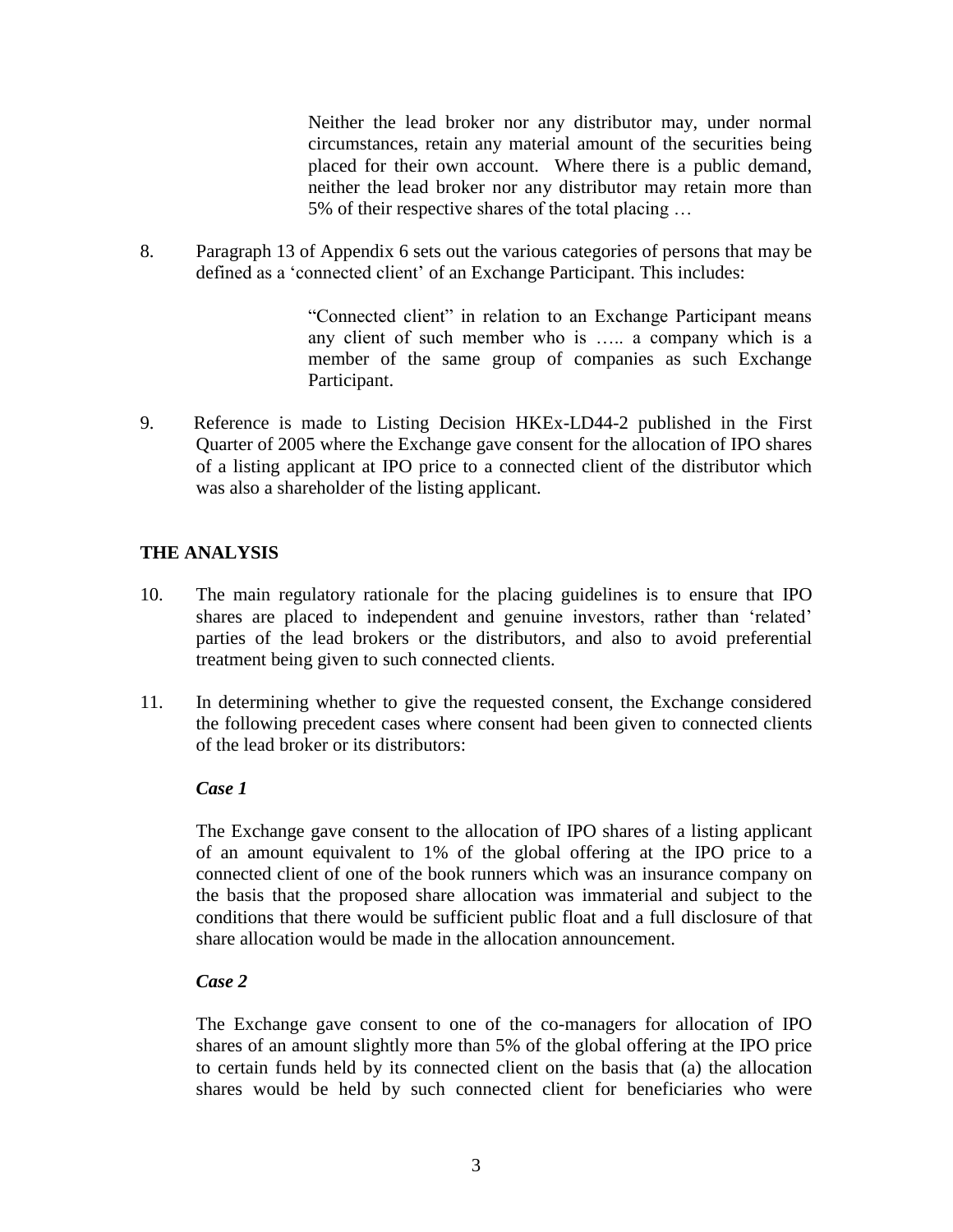independent public investors, (b) the proposed shares would not be allocated to such connected client on a preferential basis and (c) full disclosure would be made in the allocation announcement.

It was also decided that no consent would be given for the allocation of shares to a 'house fund' held by such connected client for its own account. Case 1 was distinguished on the facts that the placee in Case 1 was an insurance company which had a legitimate reason to invest in listed shares.

## *Case 3*

The Exchange gave consent to one of the joint lead managers for the allocation of IPO shares of a listing applicant of an amount ranging approximately from 30% to 40% of the global offering (depending on the final offer price) at the IPO price to its connected client which would hold such shares for funds the beneficiaries of which were independent public investors subject to the conditions that:

- a. unless the global offer was not fully subscribed, the aggregate number of shares allocated to such connected client would not be more than 5% of the total number of shares allocated by such lead manager. This restriction aligned with the restriction under Paragraph 8 of Appendix 6 of the Listing Rules as applied to any lead broker or distributor who may not retain more than 5% of their respective shares of the total placing where there is a public demand.
- b. the shares would not be offered to such connected client on a preferential basis; and
- c. details of the allocation to such connected client, including the number of shares allocated, would be disclosed in the allocation announcement.

## *Case 4 (Listing Decision HKEx-LD44-2)*

In the case of Listing Decision HKEx-LD44-2 published in the First Quarter of 2005, the Exchange gave consent to the allocation of IPO shares of a listing applicant at the IPO price to a connected client of one of the distributors which was an insurance company and also a shareholder the listing applicant on the basis that:

- a. the subscription by such connected client was in accordance with an antidilution provision in the existing provisions of the articles of association of the listing applicant;
- b. the proposed placing of shares would be at the IPO price;